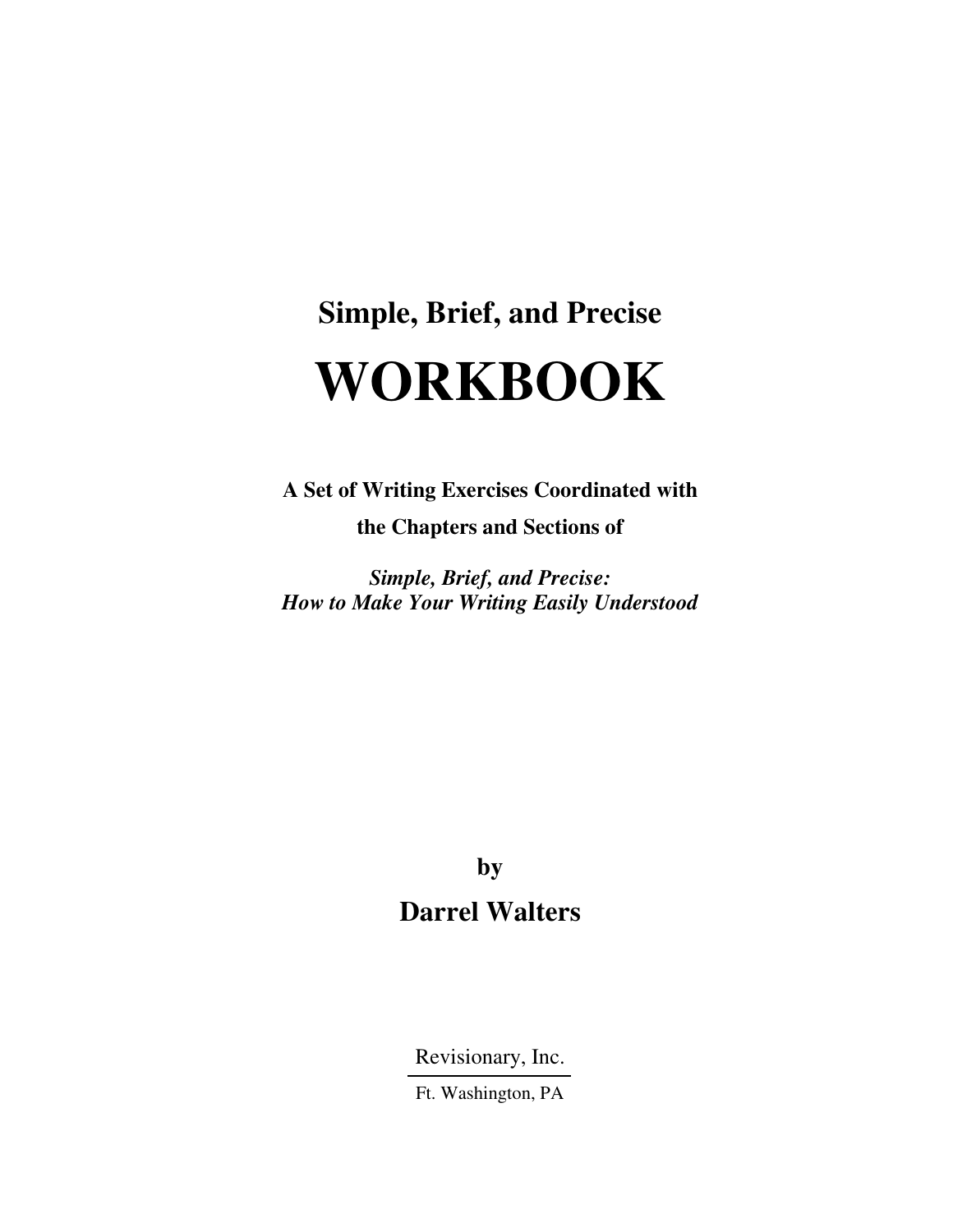#### *Simple, Brief, and Precise WORKBOOK*

Copyright © 2011, Darrel Walters ISBN: 978-0-9821457-3-9

Published by Revisionary, Inc. P.O. Box 1057 Ft. Washington, PA 19034

Inquiries for the author: walters@revisionaryinc.com

This *WORKBOOK* contains writing exercises coordinated with chapters and sections of

*Simple, Brief, and Precise: How to Make Your Writing Easily Understood* 

Copyright © 2011, Darrel Walters

Both books are available through www.revisionaryinc.com and amazon.com.

All rights reserved. Neither this book nor any parts therein may be reproduced in any form without permission from Darrel Walters at walters@revisionaryinc.com or darrel.walters@verizon.net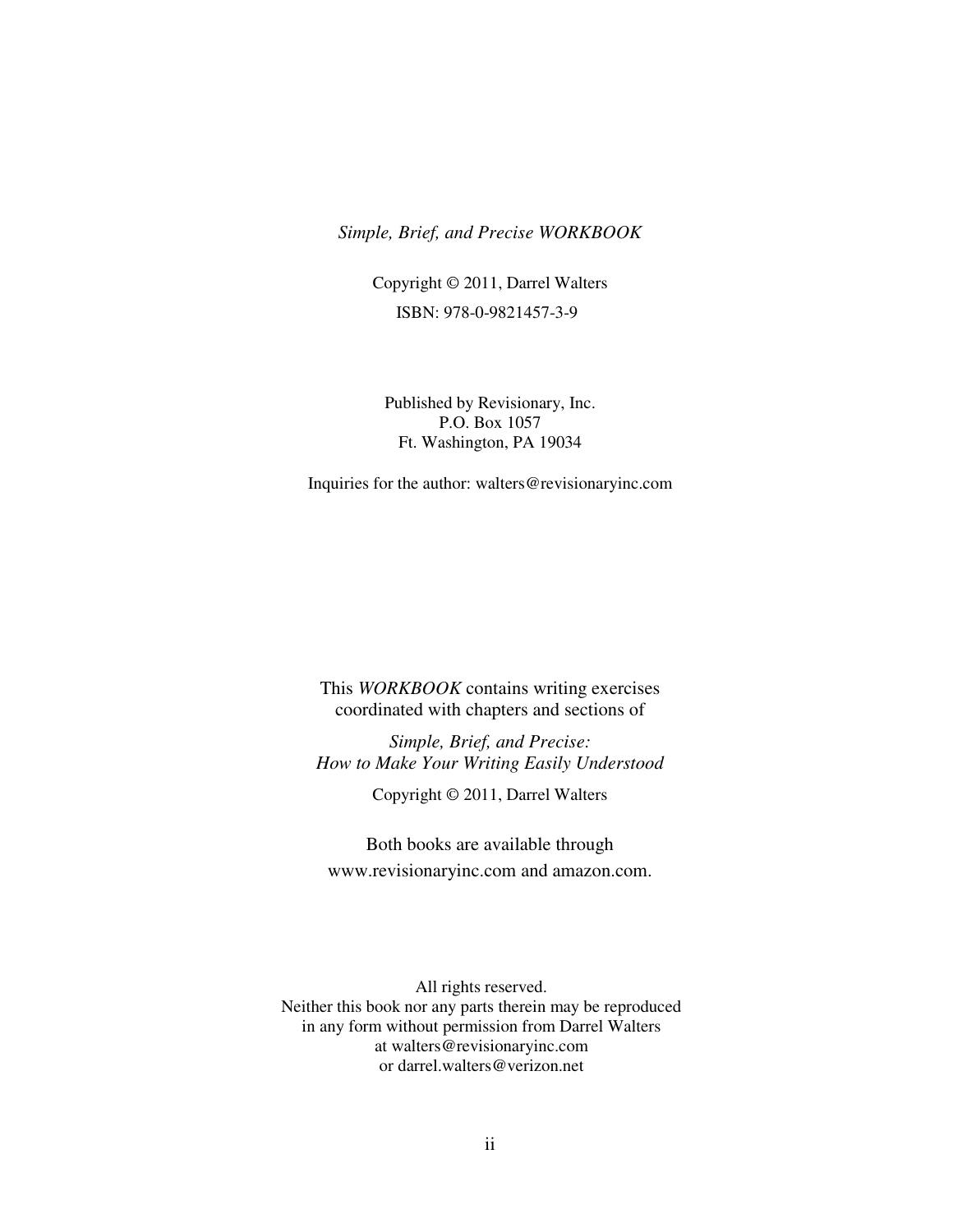#### **DESCRIPTION AND PERSPECTIVE**

Pages 1–11 of this WORKBOOK contain the exercises. Pages 12–41 contain solutions to those exercises, along with commentary to help you understand the thinking behind the changes.

Some of the changes shown in the solutions are clear-cut examples of correct verses incorrect. Others show one of several possible ways to improve the writing. A few cases call for such extensive creativity that no two solutions are likely to be the same. Rather than feel obligated to revise each exercise, feel free to simply compare some originals to their corresponding revisions for what insight that offers. **The point of this workbook is not to test you, but rather to help you see and understand as much as possible about the principles of writing elaborated upon in** *Simple, Brief, and Precise: How to Make Your Writing Easily Understood.*